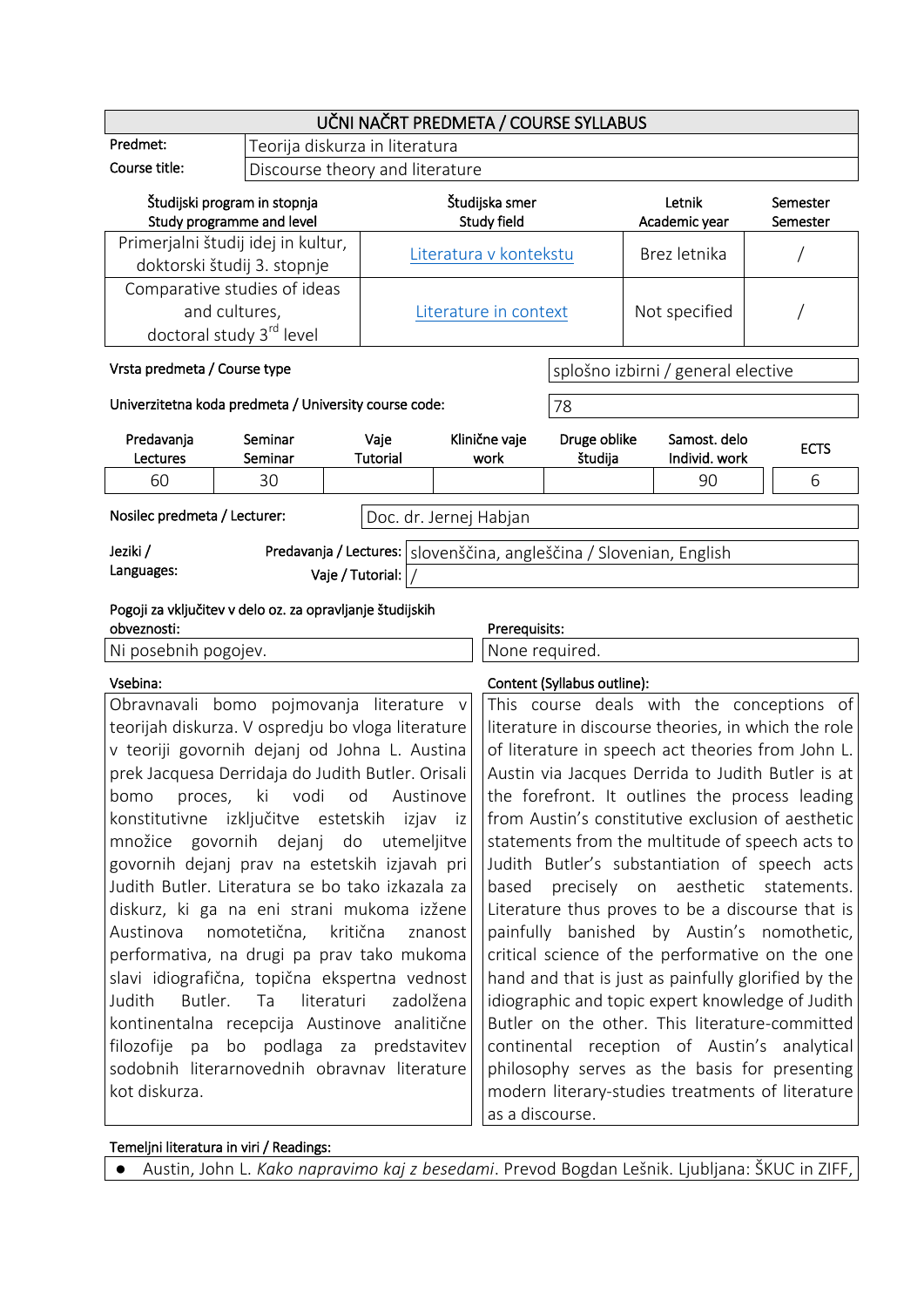1990.

- Butler, Judith. O lingvistični ranljivosti. Prevod Peter Klepec. *Problemi* 51.9–10 (2011): 5–53.
- Cavell, Stanley. Kaj je Derrida hotel od Austina? Prevod Jernej Habjan. *Problemi* 49.5–6 (2011): 137–159.
- Derrida, Jacques. Signatura dogodek kontekst. Prevod Simona Perpar in Uroš Grilc. Aleš Pogačnik, ur.: *Sodobna literarna teorija*. Ljubljana: Krtina, 1995. 119–141.
- Gorman, David. The Use and Abuse of Speech-Act Theory in Criticism. *Poetics Today* 20.1 (1999): 93–119.
- Habjan, Jernej. *Ordinary Literature Philosophy*. London: Bloomsbury, 2020.
- Habjan, Jernej. *Literatura med dekonstrukcijo in teorijo*. Ljubljana: Založba /\*cf., 2014.
- Juvan, Marko. *Literarna veda v rekonstrukciji*. Ljubljana: LUD Literatura, 2006. [29–54.]
- Koron, Alenka. Teorija/teorije diskurza in literarna veda (1. del). *Primerjalna književnost* 27.2 (2004): 97–117.
- Miller, J. Hillis. Performativity as Performance / Performativity as Speech Act. *South Atlantic Quarterly* 106.2 (2007): 219–235.
- Močnik, Rastko. Didaktičen načrt. Prevod Janko Zlodre. *Problemi–Razprave* 24.4–5 (1986): 72– 83.

| Cilji in kompetence:                                | Objectives and competences:                         |  |  |  |
|-----------------------------------------------------|-----------------------------------------------------|--|--|--|
| Slušatelji in slušateljice se seznanijo s splošnimi | Students are acquainted with the general            |  |  |  |
| potezami teorije diskurza ter v tem okviru          | features of discourse theory and, within this       |  |  |  |
| predvsem s teorijo govornih dejanj in njene         | framework, primarily with speech act theory and     |  |  |  |
| recepcije v sodobni kontinentalni filozofiji in     | its reception in modern continental philosophy      |  |  |  |
| literarni teoriji. S tem pridobijo kompetence na    | and literary theory. Based on this, they develop    |  |  |  |
| diskurzivne<br>področjih<br>analize,<br>literarne   | skills<br>discourse<br>analysis,<br>in<br>literary  |  |  |  |
| kritične<br>refleksije<br>interpretacije<br>in      | interpretation, and critical reflection<br>on       |  |  |  |
| performativnih praks.                               | performative practices.                             |  |  |  |
| Predvideni študijski rezultati:                     | Intended learning outcomes:                         |  |  |  |
| Slušatelji in slušateljice znanje, pridobljeno pri  | Students use the knowledge acquired in the          |  |  |  |
| predmetu, uporabijo pri pisanju znanstvenega        | course to write a piece of academic writing that    |  |  |  |
| teksta, ki lahko služi kot osnutek poglavja         | can serve as a draft of a dissertation chapter or a |  |  |  |
| disertacije ali znanstvenega članka.                | research article.                                   |  |  |  |
|                                                     | Learning and teaching methods:                      |  |  |  |
| Metode poučevanja in učenja:                        |                                                     |  |  |  |
| Oblike dela:                                        | Types of learning/teaching:                         |  |  |  |
| □ Frontalna oblika poučevanja                       | $\Box$ Frontal teaching                             |  |  |  |
| ⊠Delo v manjših skupinah oz. v dvojicah             | $\boxtimes$ Work in smaller groups or pair work     |  |  |  |
| ⊠Samostojno delo študentov                          | ⊠Independent students work                          |  |  |  |
| ⊠e-izobraževanje                                    | $\boxtimes$ e-learning                              |  |  |  |
| Metode (načini) dela:                               | Teaching methods:                                   |  |  |  |
| $\boxtimes$ Razlaga                                 | ⊠Explanation                                        |  |  |  |
| ⊠Razgovor/ diskusija/debata                         | $\boxtimes$ Conversation/discussion/debate          |  |  |  |
| $\boxtimes$ Delo z besedilom                        | $\boxtimes$ Work with texts                         |  |  |  |
| ⊠Proučevanje primera                                | $\boxtimes$ Case studies                            |  |  |  |
| $\Box$ Igra vlog                                    | $\Box$ Roleplay                                     |  |  |  |
| □Druge vrste nastopov študentov                     | $\Box$ Different presentation                       |  |  |  |